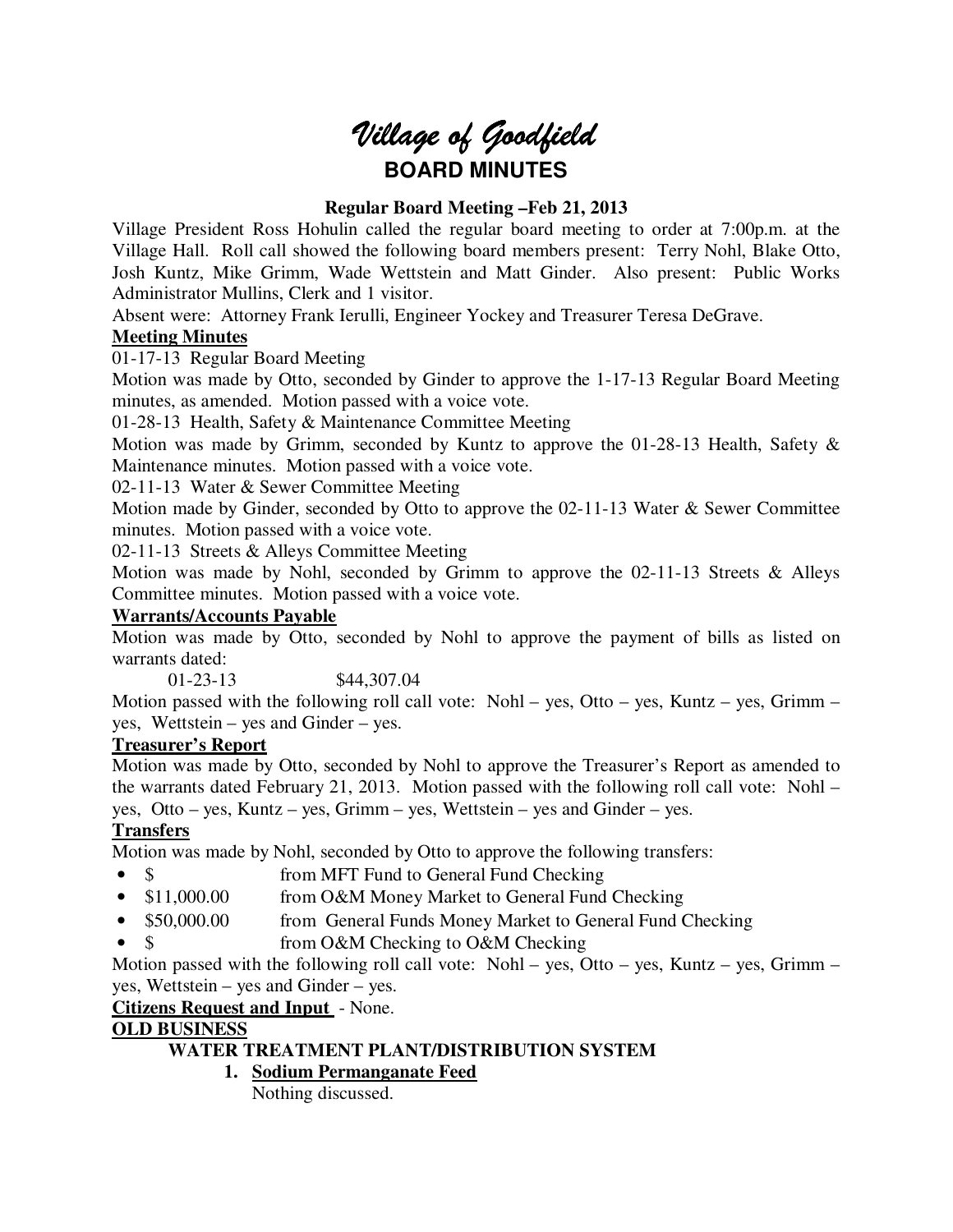- **2. Tower 2** 
	- Nothing discussed.
- **3. Tower 1**  Repairs

Nothing discussed.

# **SEWER TREATMENT PLANT/DISTRIBUTION SYSTEM**

# **1. STP Expansions**

Still working on the drawings. To change the transformer over at the sewer plant from 240 to 208 is going to cost approximately \$15,000 to \$20,000. Engineer Yockey and electrical engineer feel like for that cost it is not worth it for the return we will get out of it.

**2. Trunk Sewer Improvements & Clearing Brush**  Nothing discussed.

**Payment of outstanding invoices upon request of Village Engineer** 

No payment of outstanding invoices.

**Executive Session – 2(c-11) under the Open Meetings Act to discuss pending litigation** 

No Executive Session.

**Board of Appeals** 

Nothing.

# **CNH**

PWA Mullins, Engineers Yockey and Duran met with CNH today regarding increasing the size of the township road. CNH would like to come to the next Board Meeting with a presentation to find out how the Board feels about pursuing a grant where the Village would be the sponsor of the grant.

**Goodfield Business Park** 

Nothing discussed.

**Norfolk & Southern Railroad** 

Nothing discussed.

**Railroad Track Repair** 

Nothing discussed.

## **IDOT Traffic Detour for Railroad Track Repair**

Nothing discussed.

## **Chip Energy**

Chip Energy has obtained their building permit.

## **Water & Sewer Rate Change**

Motion was made by Ginder, seconded by Kuntz to approve the water and sewer rate changes as presented in the water and sewer committee minutes. Motion passed with the following roll call vote: Nohl – yes, Otto – yes, Kuntz – yes, Grimm – yes, Wettstein – yes and Ginder – yes.

## **Consolidated Election April 9, 2013**

Nothing new discussed.

## **350 County Rd 1375 E**

David Meister, 350 County Rd 1375 E, addressed the Board regarding out of town water rates. He has been paying double rate because he is renting a home outside the Village limits. He requested paying a flat in town rate since he is close to town. He said he does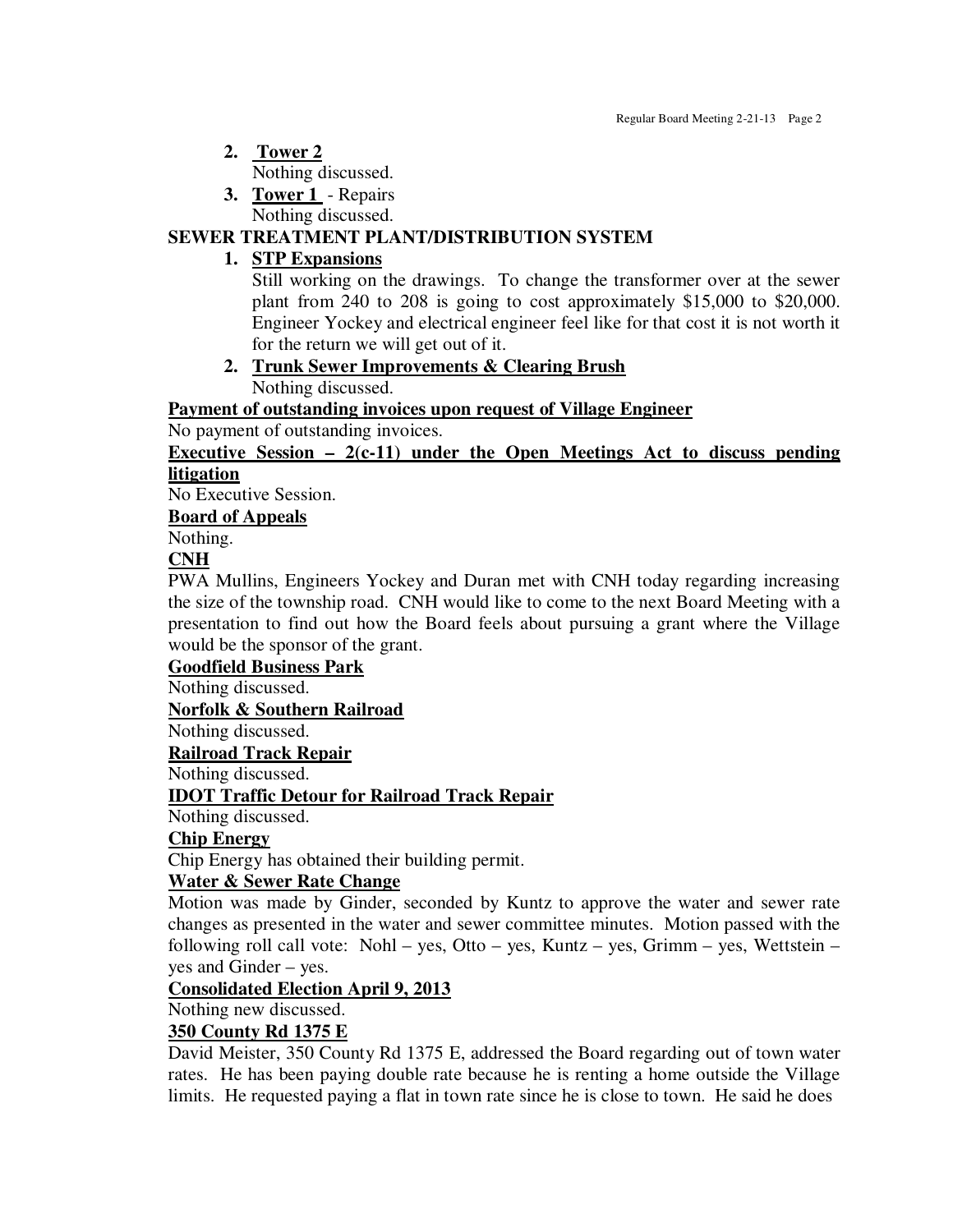not use the Village sewer and sometimes has rusty water when the hydrants are flushed or if water is used for fires. President Hohulin stated it has been the policy of the Village since probably the 60's that out of town users are charged at the double rate. The Village cannot change the rule for one property.

#### **Property South of Deer Lakes II**

Trustee Mike Grimm called the owner and asked about the right of way for a cul-de-sac. The Board discussed prices and decided on a price to offer Mr. Hynes for the  $\frac{1}{4}$  of an acre. Motion was made by Grimm, seconded by Nohl to offer Mr. Hynes \$4,000 for the  $\frac{1}{4}$  of an acre. Motion passed with the following roll call vote: Nohl – yes, Otto – yes, Kuntz – yes, Grimm – yes, Wettstein – yes and Ginder – yes. Trustee Grimm will call Mr. Hynes to present offer.

#### **Building Inspector Payments**

Motion was made by Kuntz, seconded by Grimm to approve the Health, Safety & Maintenance Committee recommendation for fee structure for inspections. Motion passed with the following roll call vote: Nohl – yes, Otto – yes, Kuntz – yes, Grimm – yes, Wettstein – yes and Ginder – yes. Clerk will print a compensation sheet to put in Building Inspector's file.

### **Update water meter reading equipment**

Tabled. This will be discussed when the budget is discussed.

#### **New Truck Purchase**

Motion was made by Wettstein, seconded by Nohl to approve \$28,013 to Lighthouse Automotive for the 34 ton GMC Sierra 2500 plus aluminum wheels. Motion passed with the following roll call vote: Nohl – yes, Otto – yes, Kuntz – yes, Grimm – abstain, Wettstein – yes and Ginder – yes.

Motion was made by Otto, seconded by Grimm to approve \$15,000 to Pafco for truck body, aluminum truck body, vise plate, strobe lights on cab and box. Motion passed with the following roll call vote: Nohl – yes, Otto – yes, Kuntz – yes, Grimm – yes, Wettstein – yes and Ginder – yes.

#### **NEW BUSINESS**

#### **Park Reservations**

Del Slusher would like to resign from taking park reservations. Mike Grimm will call Erica Leman regarding practices at park. A Park Committee Meeting will be scheduled to find a replacement for Del Slusher.

#### **Nicor Gas Project**

Public Works Administrator Mullins will sign plans for extension. Nicor is going to repair a piece of 4" main that runs parallel to the Mackinaw River that's exposed. They are going to run it along 150 to Maple Drive and then down to the east side of the Mackinaw River and tie it back in and abandon a 4" and put a 6".

#### **Building Permit Fees**

Covered under Building Inspector Payment.

#### **Sewer Tap on Fees**

Covered under Water & Sewer Rate Change.

## **CNH Sanitary Sewer Easement**

Engineer Yockey will be getting this information together.